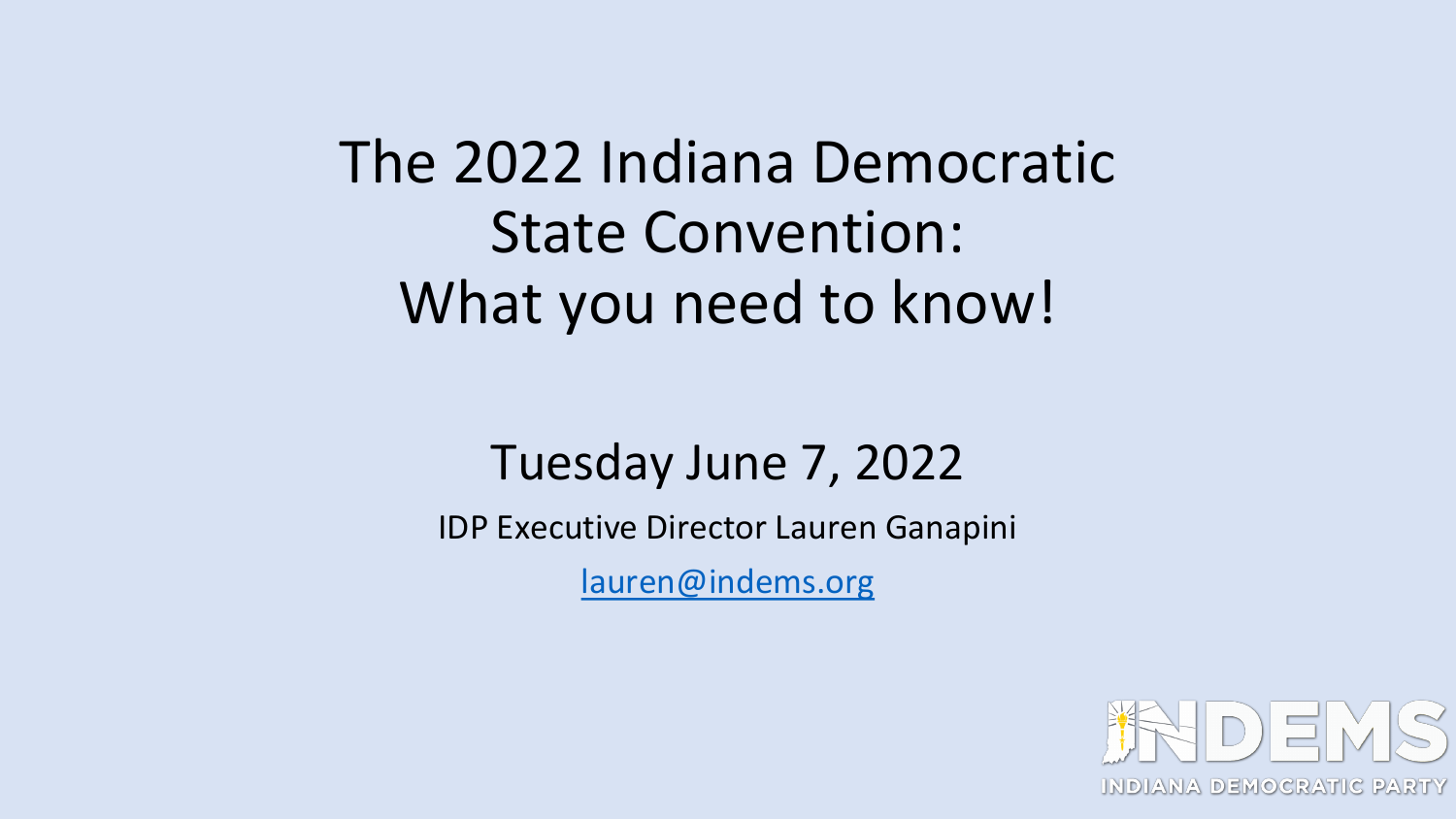# What we'll cover today:

- The Basics of convention: Who, What, When, Where and How!
- Delegate Duties
- Delegate qualifications
- Upcoming deadlines and helpful information
- The Big Dem Weekend Schedule
- State Party Staff Contacts: Who is your best contact?

Questions?

Throw your questions in the chat and we'll tackle them together during or at the end of the presentation if they do not pertain to a particular slide.

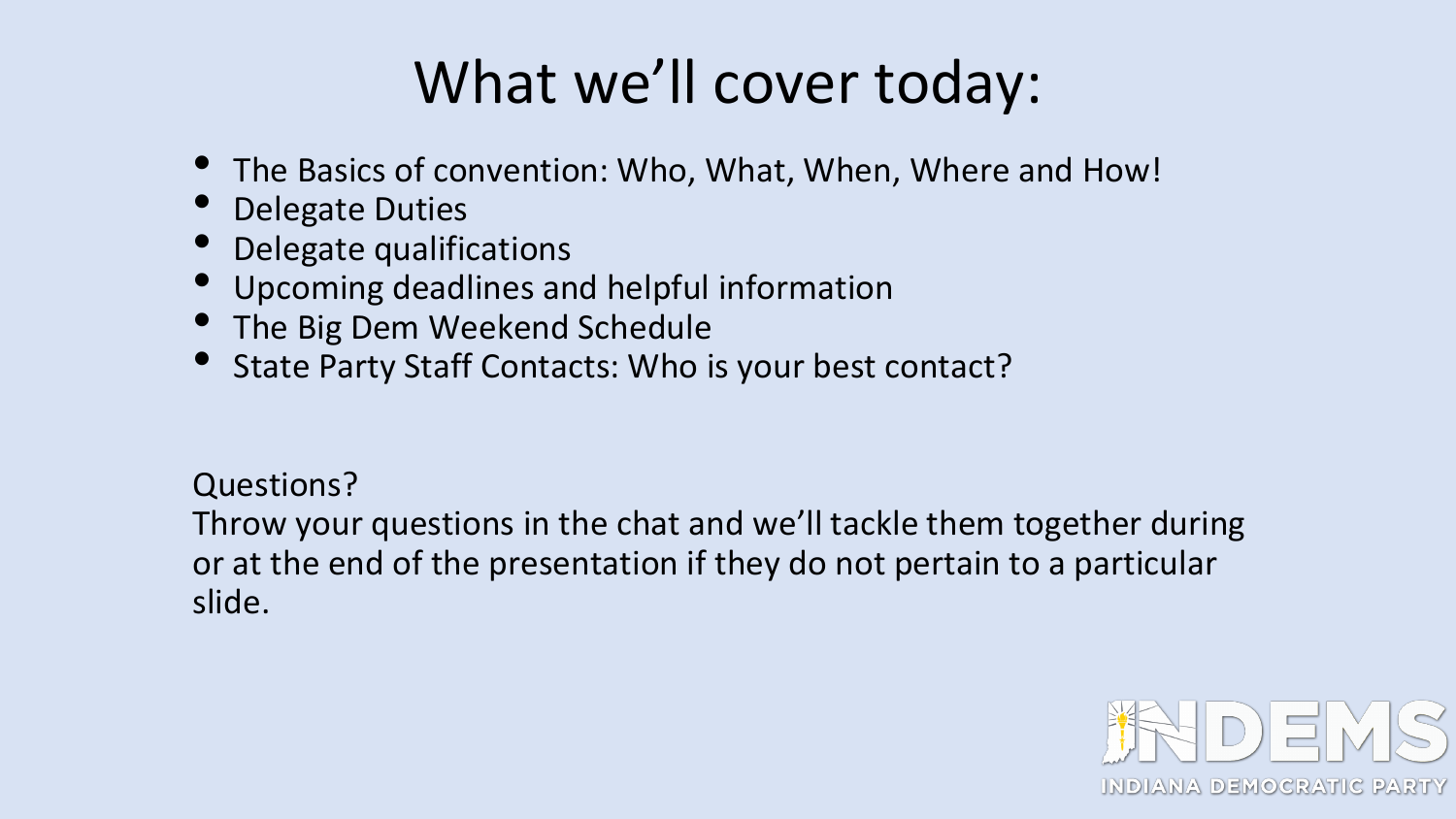### State Convention: The Basics

- When: Big Dem Weekend is June 17 -18 with the convention all day Saturday June 18
- Where: Indiana Convention Center in downtown Indy
- Offices: Secretary of State, Treasurer and Auditor
- Other events:
	- Hoosier Hospitality dinner (Friday night June 17)
	- Official HH After Party hosted by IYD
	- Constituency Caucus events
		- ISD will have an announcement soon about an event Saturday afternoon

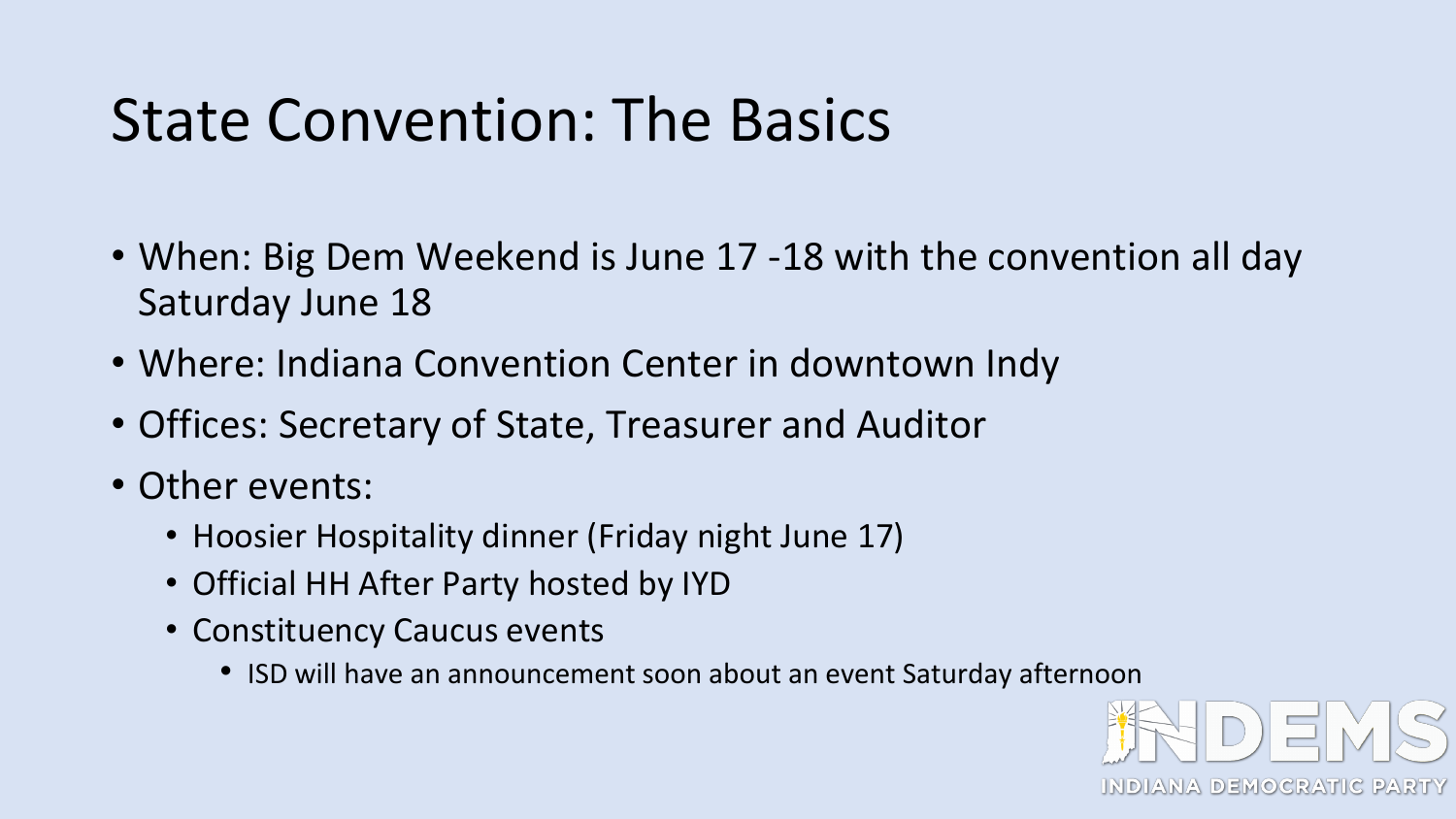# State Delegates: The Basics

- **2,506** total **d**elegates will be attending the 2022 convention
	- **2,083 Elected** delegates
	- **423 Automatic** delegates
- **Automatic Delegate:** County Chairs and State Committee Members
	- All four county party executive officers
	- State Central Committee members, and
		- In Nov. 2021, the SCC voted to make district committee secretaries and treasurers automatic.
- **Elected Delegate:** Elected at the May 3 Primary Election
- **Appointed Delegate:** Appointed by a County Chair
- **Alternate Delegate:** Also appointed by county chair. An alternate may attend the Convention but will only vote if a Delegate cannot attend or is not present during voting.
	- **If there is a vacancy in an automatic position, it will remain vacant until that county party position is filled. However, alternates may serve to fill a vacancy.**

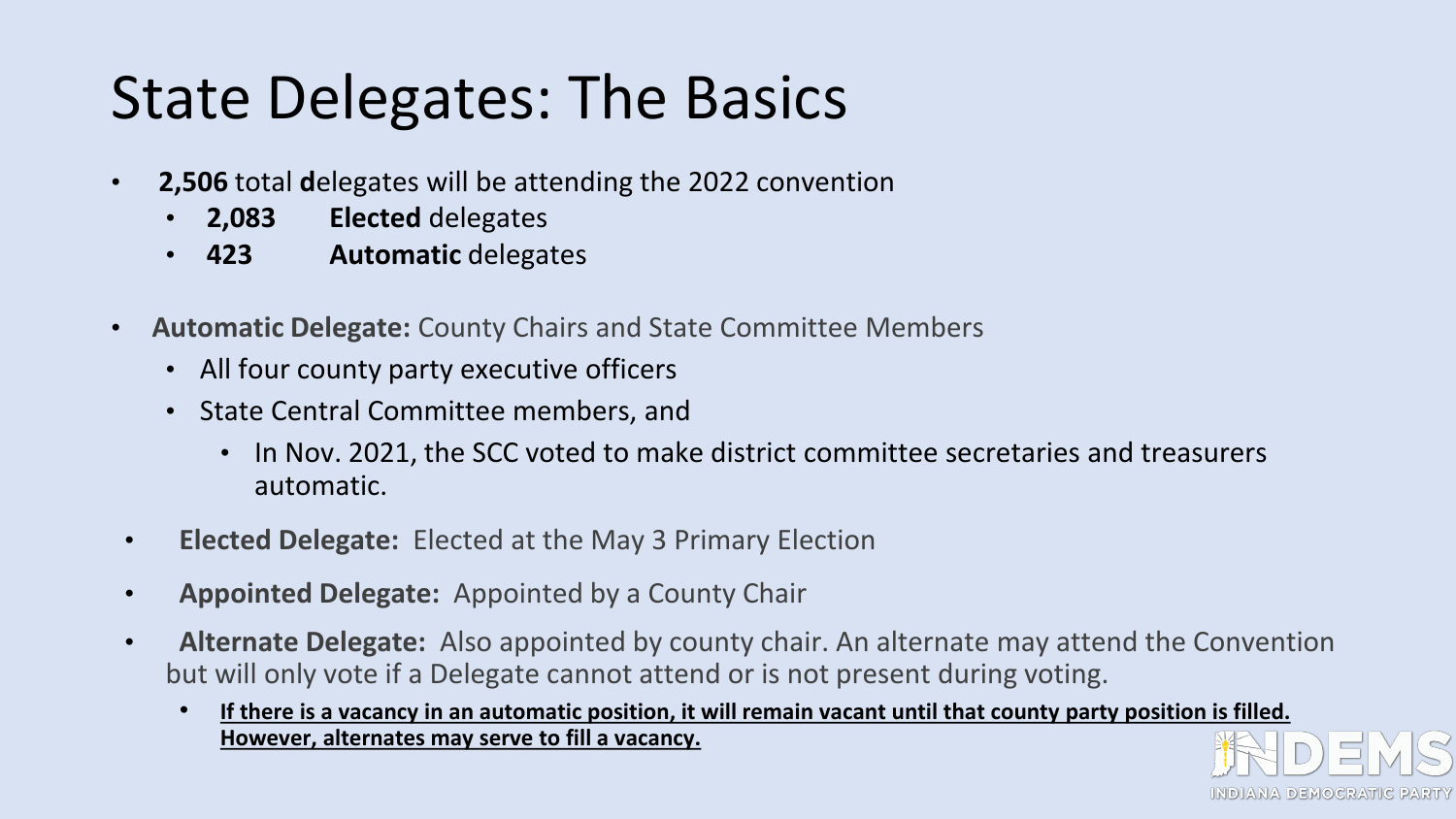### What does a State Delegate do?

- State Delegates are the only voting members at State Convention
	- Representation for State Convention Committees
		- Credentials, Resolutions, Rules
	- State Party Platform
	- Statewide candidates for:
		- Secretary of State
		- Auditor
		- Treasurer



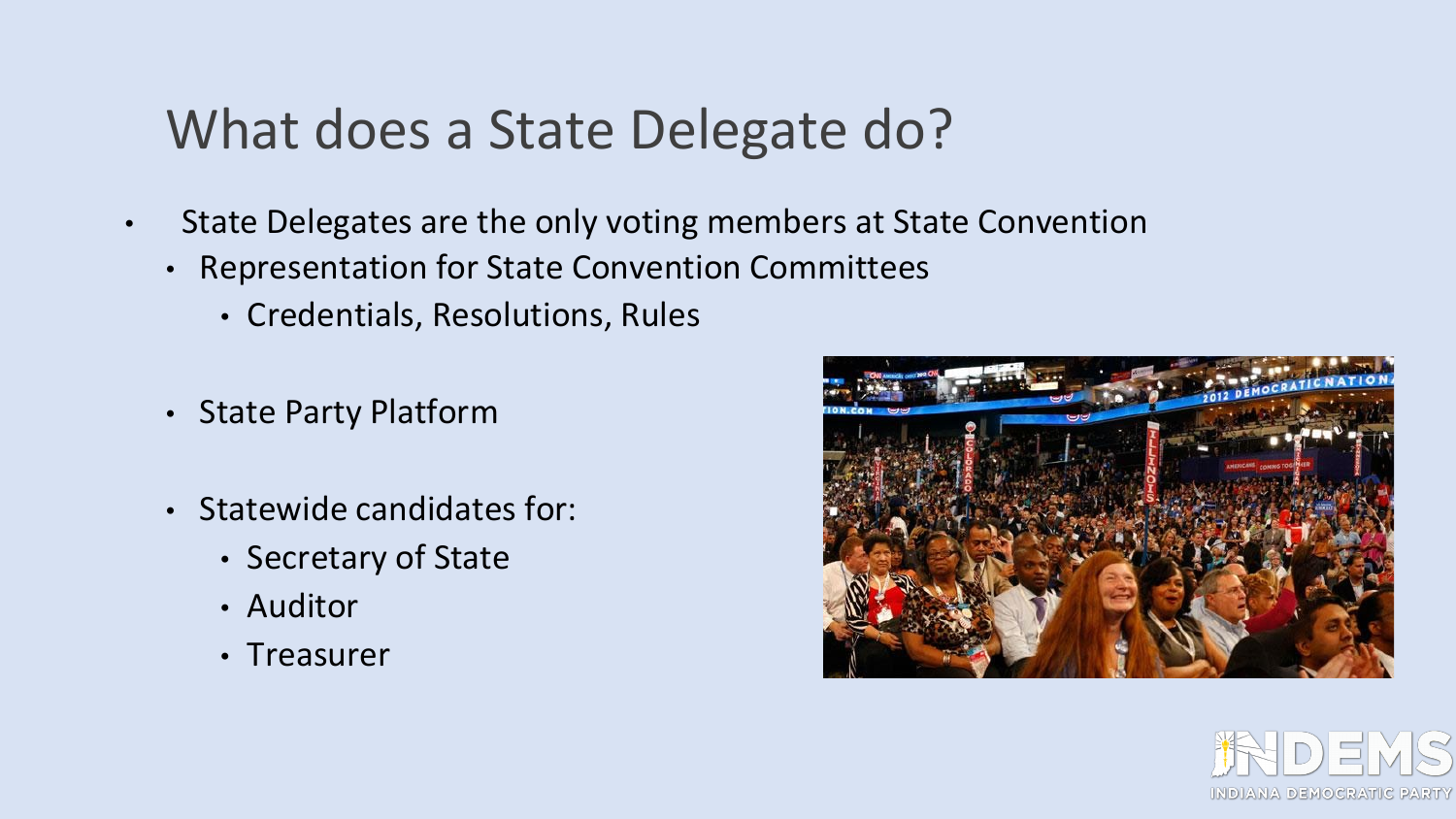### Qualification for State Delegates

A person may not be a candidate for state delegate unless they:

- Are a party member, as set forth in Rule 8c
- (Read our party rules at indems.org => Party Resources => Party Rules)<br>• Are a qualified voter; and <br>• Resides in the state delegate district in which they are a candidate.
- 
- 

The Primary election decided which delegates were elected on the ballot Ties were broken by county chairs last Friday, May 5.

#### **State Delegate Vacancies**

- Delegates have a duty to notify County Chairs in the case of being absent at convention and an alternate will serve in your<br>place.
	- It is still your right to vote at convention if circumstances change and you can now attend.
		- Communicate and document this in writing to your chair!

#### **Appointment of Delegates and Alternates are certified/authorized by the County Chair to state party**

- The county chair shall then certify and authorize a duly elected alternate (and general vacancies)
	- The deadline for Chairs to get their list to IDP is **5pm EST on June 10 (to [Neil@indems.org\)](mailto:Neil@indems.org)**
	- **DACA**: If at the time of the appointment, the alternate has been granted deferred action under the United States policy of Deferred Action for Childhood Arrivals; is at least 18 years of age; and, is a resident of the State of Indiana. Persons satisfying the requirements of this paragraph are not required to be U.S. citizens or eligible to vote.
	- **While no one can replace an automatic delegate and thus become an automatic delegate, an alternate can be on call and sub in if the automatic is unable to attend on election.** 
		- Exception: If a county party officer resigns and a Democrat is elected to said county party position before Saturday, June 18.

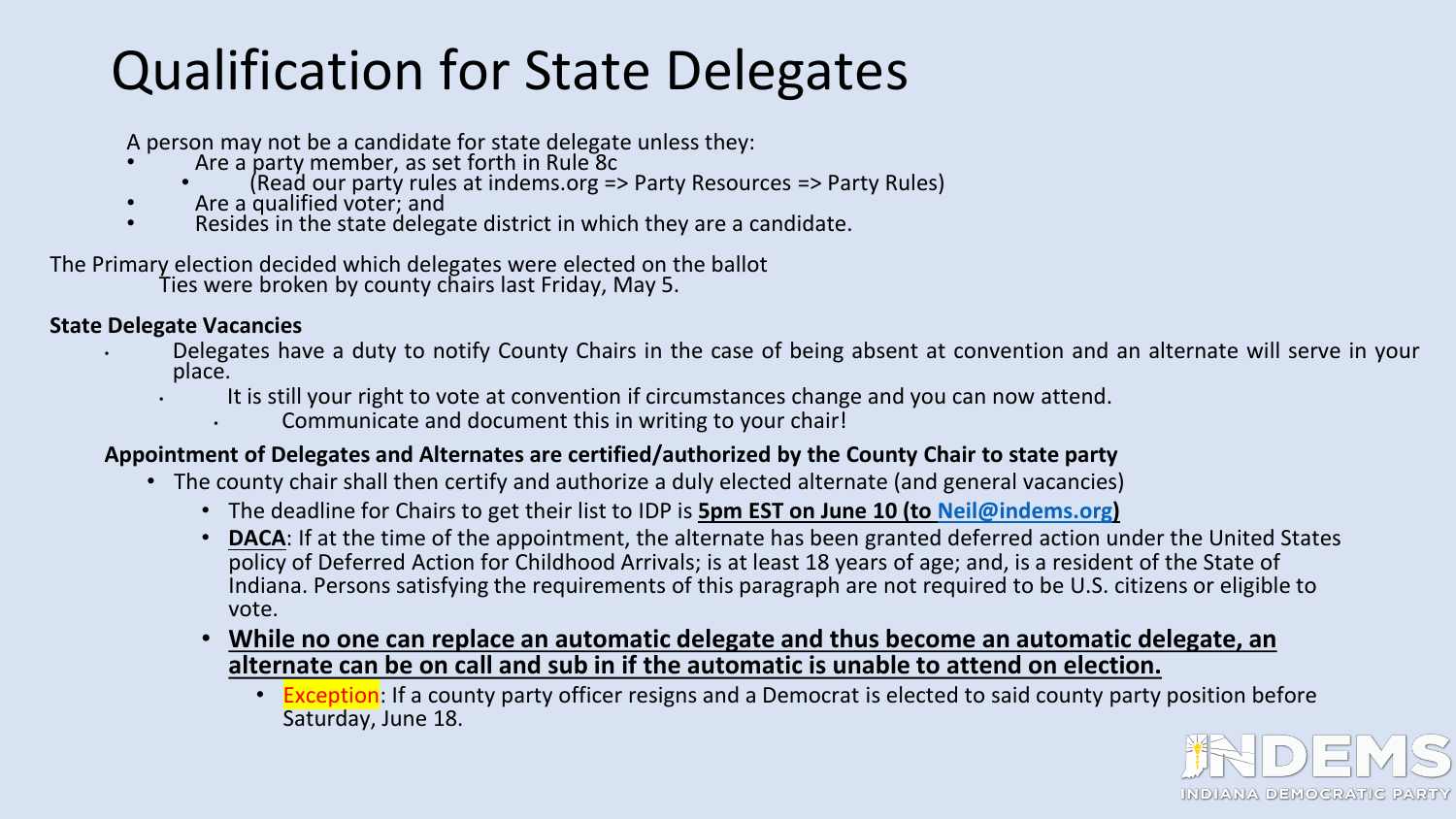# 2022 Big Dem Weekend Schedule

- **<https://www.indems.org/2022-big-dem-weekend/>**
- **Temporary Rules to Convention**
- **While the call to the convention was mailed (by May 19), newly appointed delegates and alternate delegates can stay up to date on our website**
	- The formal Call to Convention and draft schedule
	- Talk to your county chairs!
	- Speaker announcement:
		- HH Dinner Keynote: James Carville
			- Michigan St. Sen. Mallory McMorrow
		- Convention Keynote: Congresswoman and Chair of the Democratic Party of Illinois Robin Kelly!

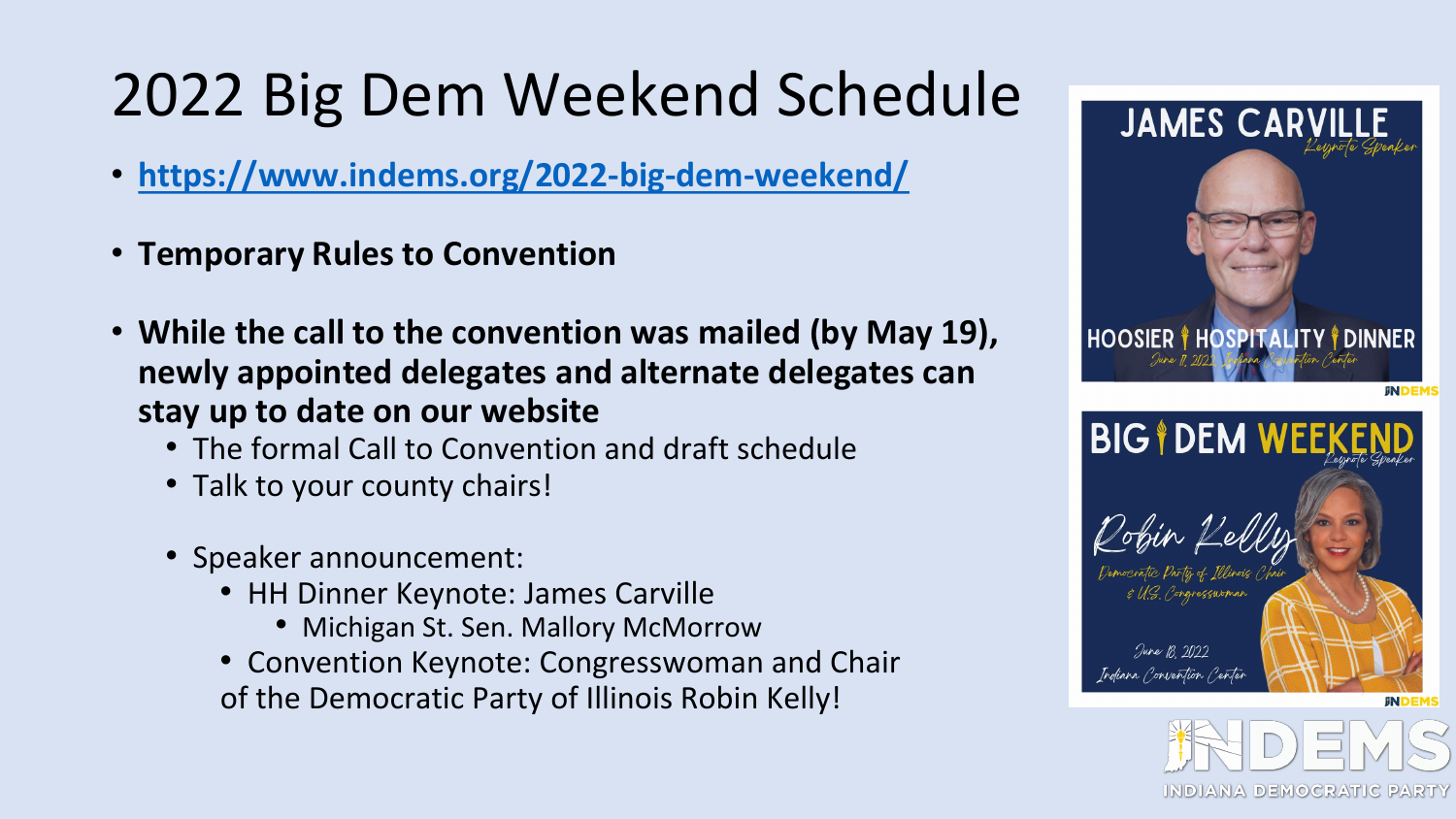# 2022 Big Dem Weekend Schedule cont.

- **<https://www.indems.org/2022-big-dem-weekend/>**
	- Helpful Info and deadlines

### **Helpful Information and deadlines**

**State Convention Delegate and Attendee Training** 

6:00pm-7:00pm Tuesday, May 17

### **Draft Resolutions due**

12:00pm Monday, June 6

Please send to Resolutions@indems.org

**State Convention Delegate and Attendee Training** 

6:00pm-7:00pm Tuesday, June 7

### **Delegate and Alternate lists due**

5:00pm Friday, June 10

**County Chairs should direct questions to Neil@indems.org** 

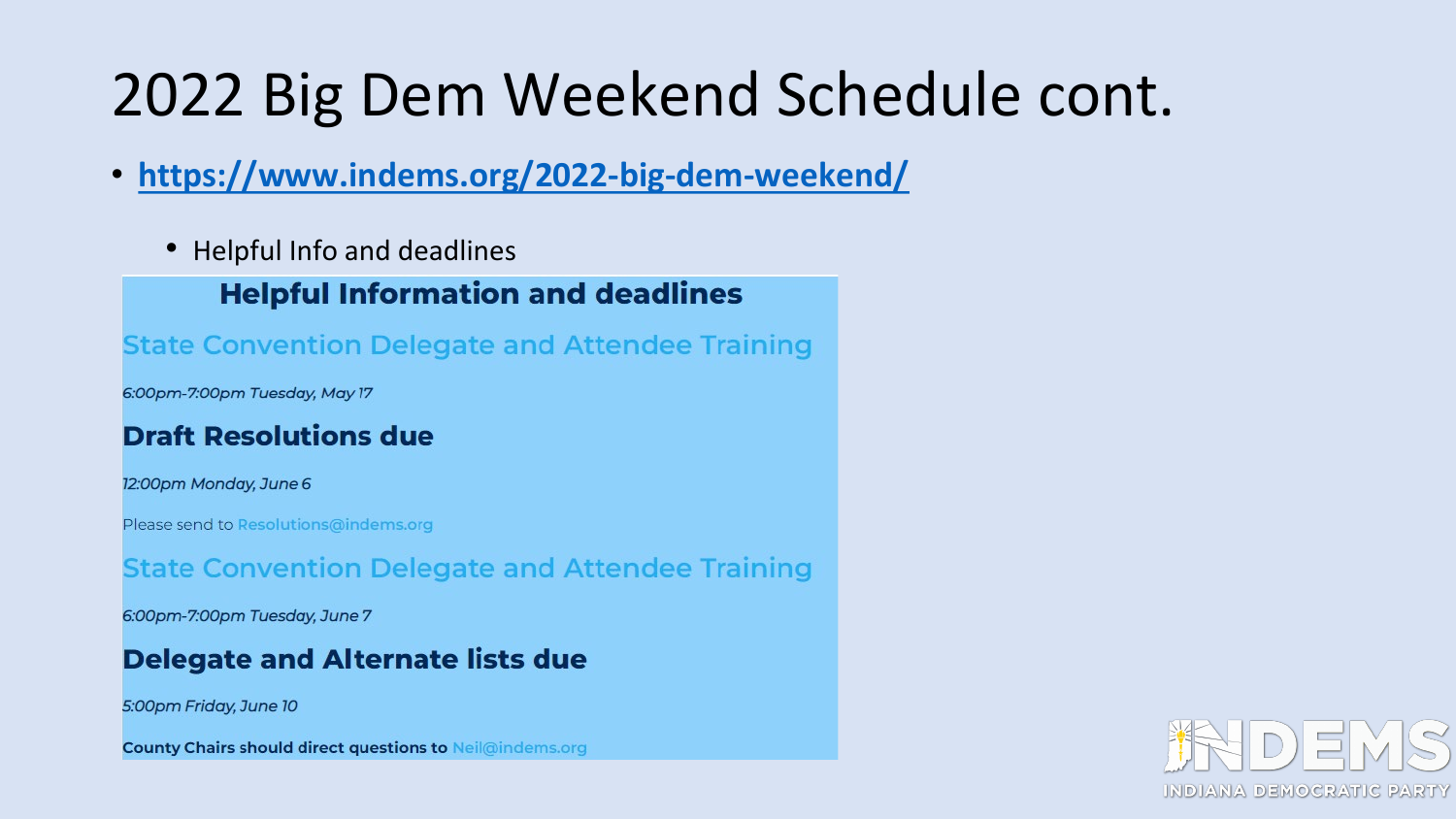# 2022 Big Dem Weekend Schedule: Friday

### **<https://www.indems.org/2022-big-dem-weekend/>**

*\*all times listed are EST*

### **Friday, June 17**

• *10:30am – 2:00pm:* **SCC Meeting – The Skyline Club**

\*General meeting begins at 12:00 pm EST.

- *3:00pm – 4:00pm:* **Temporary Credentials Committee – IDP Headquarters**
- *7:00pm* **– State HH Dinner – Hall J (Georgia St. entrance)**
	- Visit our Event page on Actblue on the website linked above!
	- Delegate and county party discounts
	- Sponsorship opportunities (Please send questions to [Daniela@indems.org\)](mailto:Daniela@indems.org)
- **6:00pm Doors open, General admission cocktail reception (cash bar)- Hall J Lobby**
- *10:00pm:* **[Official HH After-Party hosted by IN Young Democrats-](https://www.indems.org/wp-content/uploads/2022/05/IYD1.jpg) Loughmiller's Pub**

INDIANA DEMOCRATIC I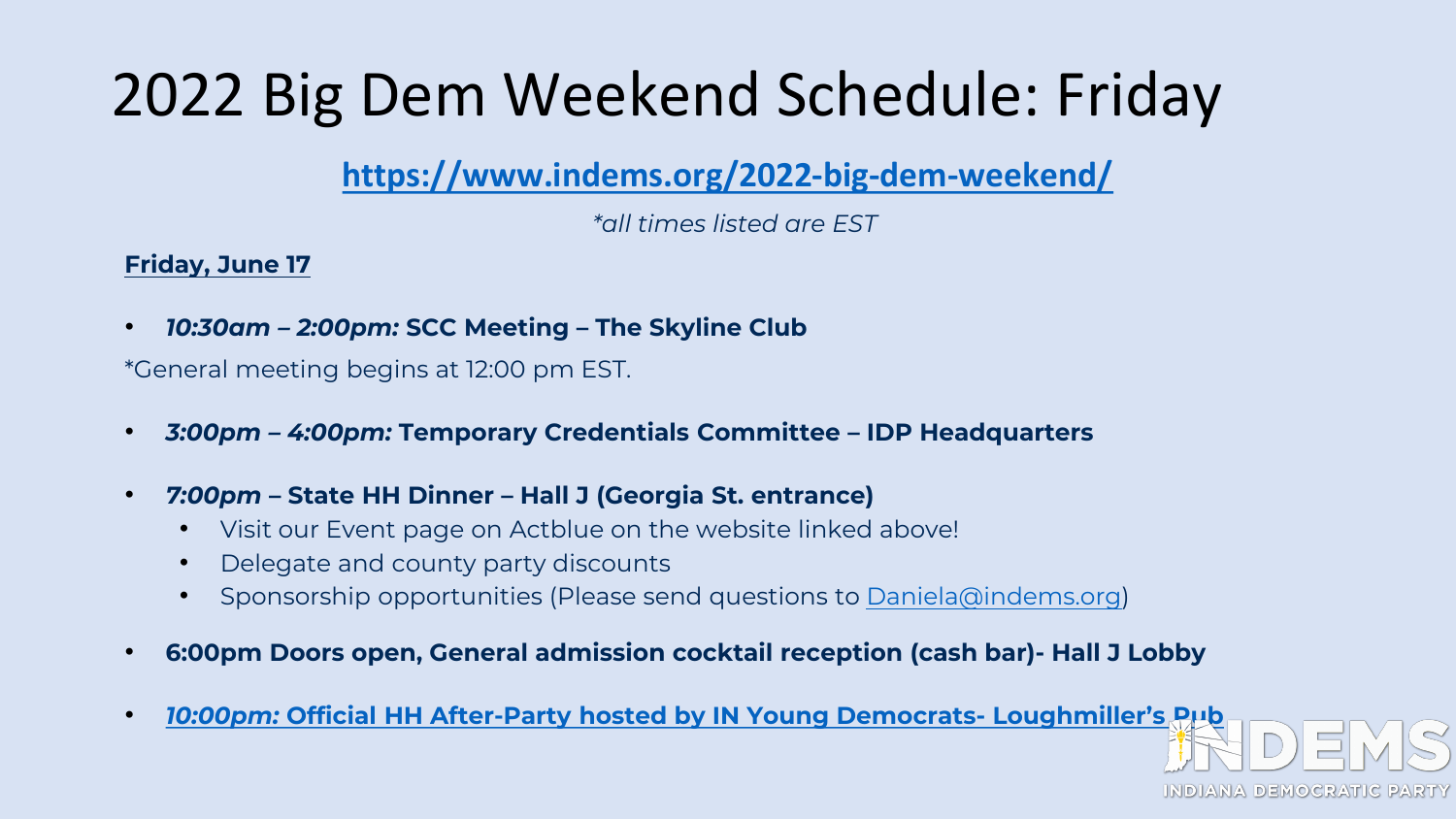### 2022 Big Dem Weekend Schedule: Saturday

**<https://www.indems.org/2022-big-dem-weekend/>**

*\*all times listed are EST*

#### **Saturday, June 18 – State Convention**

• *7:00am-9:30am:* **Delegate Registration – Hall K Lobby**

*\*Delegates must pick up credentials by 9:30am. Communicate with your County Chair!*

- *10:00am-11:30am:* **Congressional District Meetings**
	- *Delegates will elect standing committee members*
- *11:30am-12:30pm***: Break for Lunch**
	- *[Follow link for Helpful information and coupons from Visit Indy!](https://www.visitindy.com/bigdemweekend22)*
- *12:30-1:30pm:* **Constituency Caucus Meetings**
	- College Democrats, IN Young Democrats , IN Dem African American Caucus, Labor Caucus, IN Dem Latino Caucus , Women's Council
- *Room assignments are now online!*

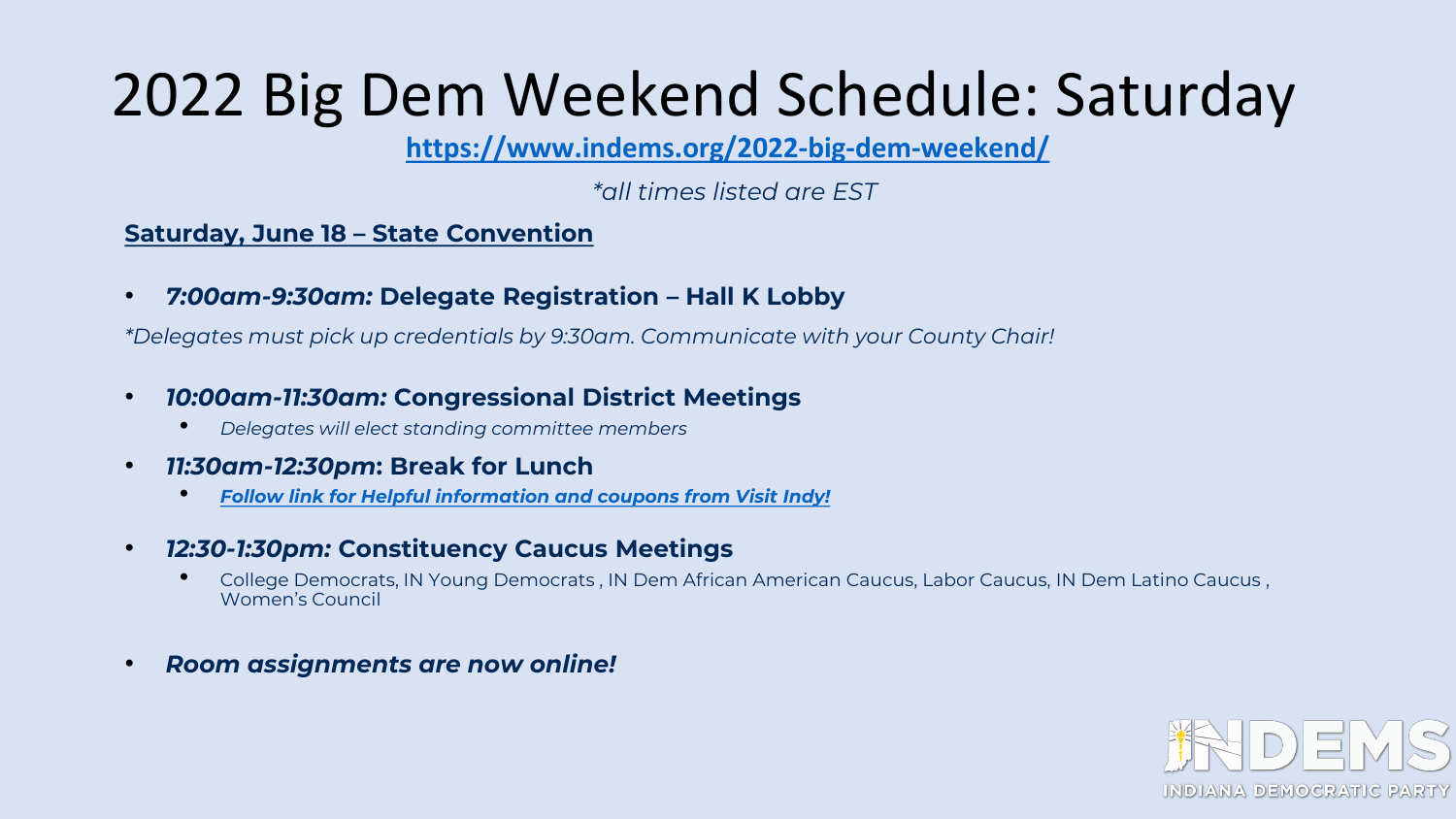# 2022 Big Dem Weekend Schedule: Saturday

**<https://www.indems.org/2022-big-dem-weekend/>**

*\*all times listed are EST*

#### **Saturday, June 18 – State Convention**

- *1:30-2:30pm:* **Permanent Convention Committee Meetings**
	- *Credentials*, *Resolutions*, *Rules*
- *3:00pm – 6:00pm:* **General Session with Keynote Speaker Congresswoman and Illinois Dems State Chair Robin Kelly – Hall K**
	- We will also hear from party leadership, candidates for statewide office, Members of congress, Mayor Hogsett, House and Senate Leaders and other Democratic leaders
- *6:00-8:00pm Pride Party – The downtown Indy Patachou*
	- Special Guest MN City Council President Andrea Jenkins



**INDems looks forward to celebrating the nomination of our statewide ticket with you!**